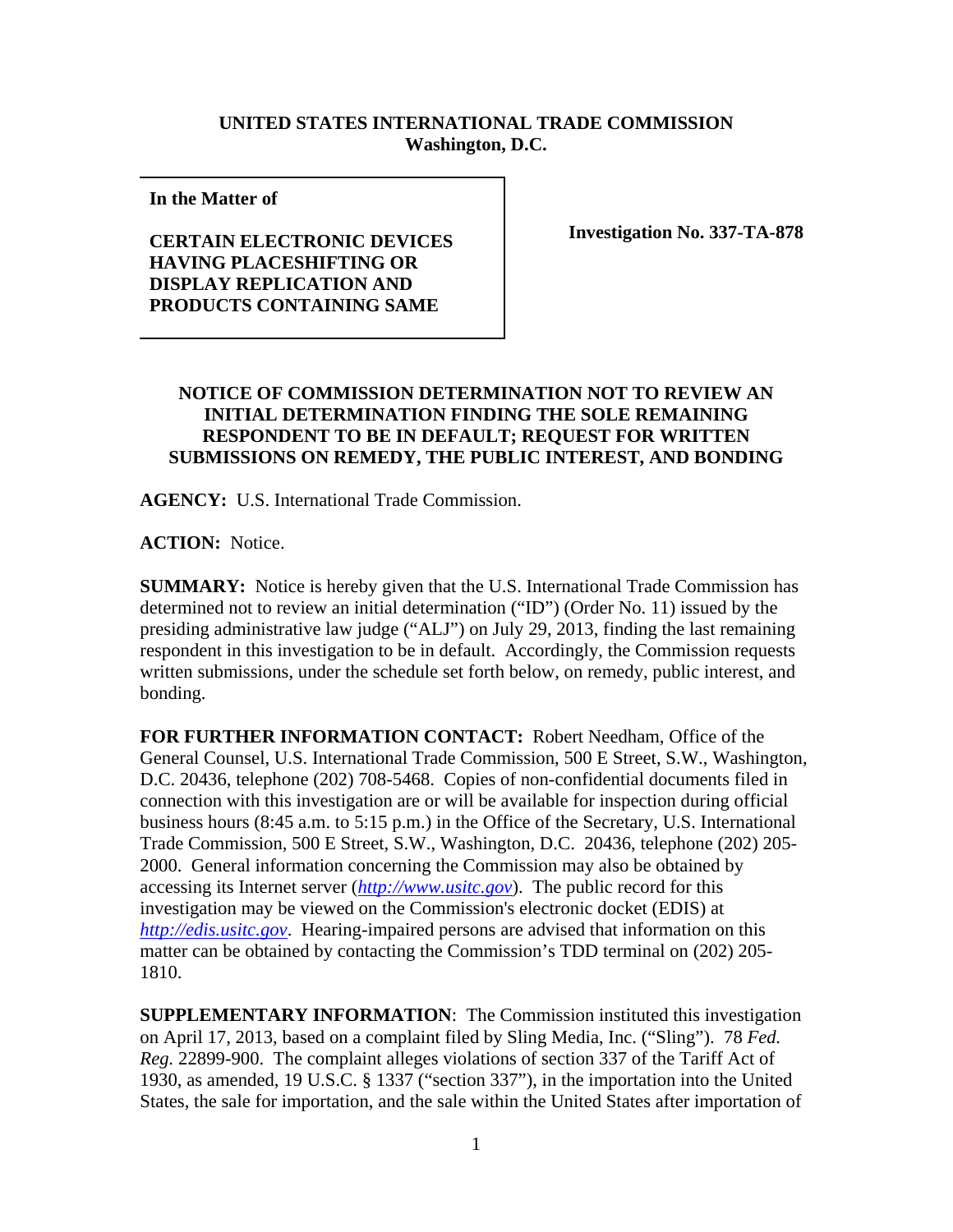certain electronic devices having placeshifting or display replication functionality, and products containing same, by reason of infringement of certain claims of U.S. Patent Nos. 7,725,912; 7,877,776; 8,051,454; 8,060,909; 8,266,657; and 8,365,236. The complaint further alleges the existence of a domestic industry. The Commission's notice of investigation named as respondents Belkin International, Inc. ("Belkin"); Monsoon Multimedia, Inc. ("Monsoon"); and C2 Microsystems, Inc. ("C2"). 78 *Fed. Reg.* 22899- 900 (Apr. 17, 2013). The Office of Unfair Import Investigations is not participating in this investigation. *Id.*

The Commission terminated the investigation with respect to Belkin based on a settlement agreement, and terminated the investigation with respect to Monsoon based upon default. *See* Order No. 4 (June 5, 2013), *not reviewed* July 5, 2013; *see* Order No. 7 (July 8, 2013), *not reviewed* Aug. 7, 2013.

On June 26, 2013, Sling moved for an order directing C2 to show cause why it should not be found in default for failure to respond to the Complaint and Notice of Investigation, and, upon failure to show cause, for the issuance of an initial determination finding C2 in default. On July 11, 2013, the ALJ ordered C2 to show cause why it should not be found in default. *See* Order No. 9. No response to Order No. 9 was filed.

On July 29, 2013, the ALJ issued the subject ID finding C2 in default under Commission Rule 210.16(a)(1). *See* Order No. 11. No petitions for review of the ID were filed. The Commission has determined not to review the subject ID.

C2 is the sole remaining respondent in this investigation. Section  $337(g)(1)$  and Commission Rule 210.16(c) authorize the Commission to order relief against a respondent found in default, unless, after considering the public interest, it finds that such relief should not issue. Sling did not file a declaration stating that it was seeking a general exclusion order as provided in Commission Rule 210.16(c)(2).

In connection with the final disposition of this investigation, the Commission may: (1) issue an order that could result in the exclusion of articles manufactured or imported by the defaulting respondents; and/or (2) issue a cease and desist order that could result in the defaulting respondents being required to cease and desist from engaging in unfair acts in the importation and sale of such articles. Accordingly, the Commission is interested in receiving written submissions that address the form of remedy, if any, that should be ordered. If a party seeks exclusion of an article from entry into the United States for purposes other than entry for consumption, the party should so indicate and provide information establishing that activities involving other types of entry either are adversely affecting it or likely to do so. For background, see *Certain Devices for Connecting Computers via Telephone Lines*, Inv. No. 337–TA–360, USITC Pub. No. 2843, Comm'n Op. at 7-10 (December 1994).

If the Commission contemplates some form of remedy, it must consider the effects of that remedy upon the public interest. The factors that the Commission will consider include the effect that the exclusion order and/or cease and desists orders would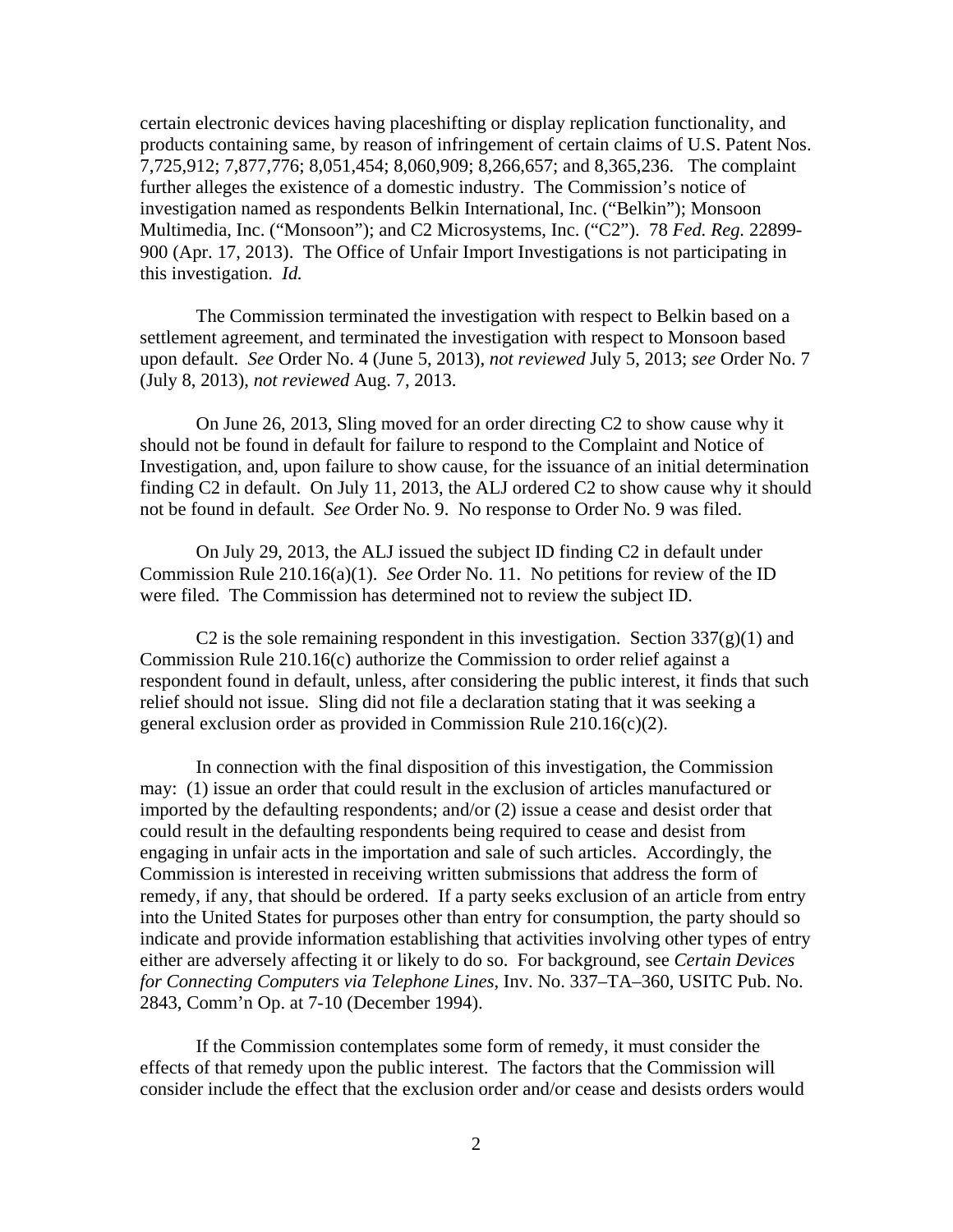have on (1) the public health and welfare, (2) competitive conditions in the U.S. economy, (3) U.S. production of articles that are like or directly competitive with those that are subject to investigation, and (4) U.S. consumers. The Commission is therefore interested in receiving written submissions that address the aforementioned public interest factors in the context of this investigation.

 If the Commission orders some form of remedy, the U.S. Trade Representative, as delegated by the President, has 60 days to approve or disapprove the Commission's action. *See* Presidential Memorandum of July 21, 2005, 70 Fed. Reg. 43251 (July 26, 2005). During this period, the subject articles would be entitled to enter the United States under bond, in an amount determined by the Commission and prescribed by the Secretary of the Treasury. The Commission is therefore interested in receiving submissions concerning the amount of the bond that should be imposed if a remedy is ordered.

**WRITTEN SUBMISSIONS:** Parties to the investigation, interested government agencies, and any other interested parties are encouraged to file written submissions on the issues of remedy, the public interest, and bonding. Complainant is also requested to submit proposed remedial orders for the Commission's consideration, to state the HTSUS numbers under which the accused products are imported, and to state the dates that the patents expire.

 Written submissions and proposed remedial orders must be filed no later than close of business on August 30, 2013. Reply submissions must be filed not later than the close of business on September 6, 2013. No further submissions on these issues will be permitted unless otherwise ordered by the Commission.

 Persons filing written submissions must file the original document electronically on or before the deadline stated above and submit eight true paper copies to the Office of the Secretary pursuant to section 210.4(f) of the Commission's Rules of Practice and Procedure (19 CFR § 210.4(f)). Submissions should refer to the investigation number (''Inv. No. 337–TA–878'') in a prominent place on the cover page and/or the first page. (*See* Handbook for Electronic Filing Procedures, http://www.usitc.gov/secretary/ fed\_reg\_notices/rules/handbook\_on\_electronic\_filing.pdf). Persons with questions regarding filing should contact the Secretary (202–205–2000).

Any person desiring to submit a document to the Commission in confidence must request confidential treatment. All such requests should be directed to the Secretary to the Commission and must include a full statement of the reasons why the Commission should grant such treatment. *See* 19 CFR § 201.6. Documents for which confidential treatment by the Commission is properly sought will be treated accordingly. A redacted nonconfidential version of the document must also be filed simultaneously with any confidential filing. All nonconfidential written submissions will be available for public inspection at the Office of the Secretary and on EDIS.